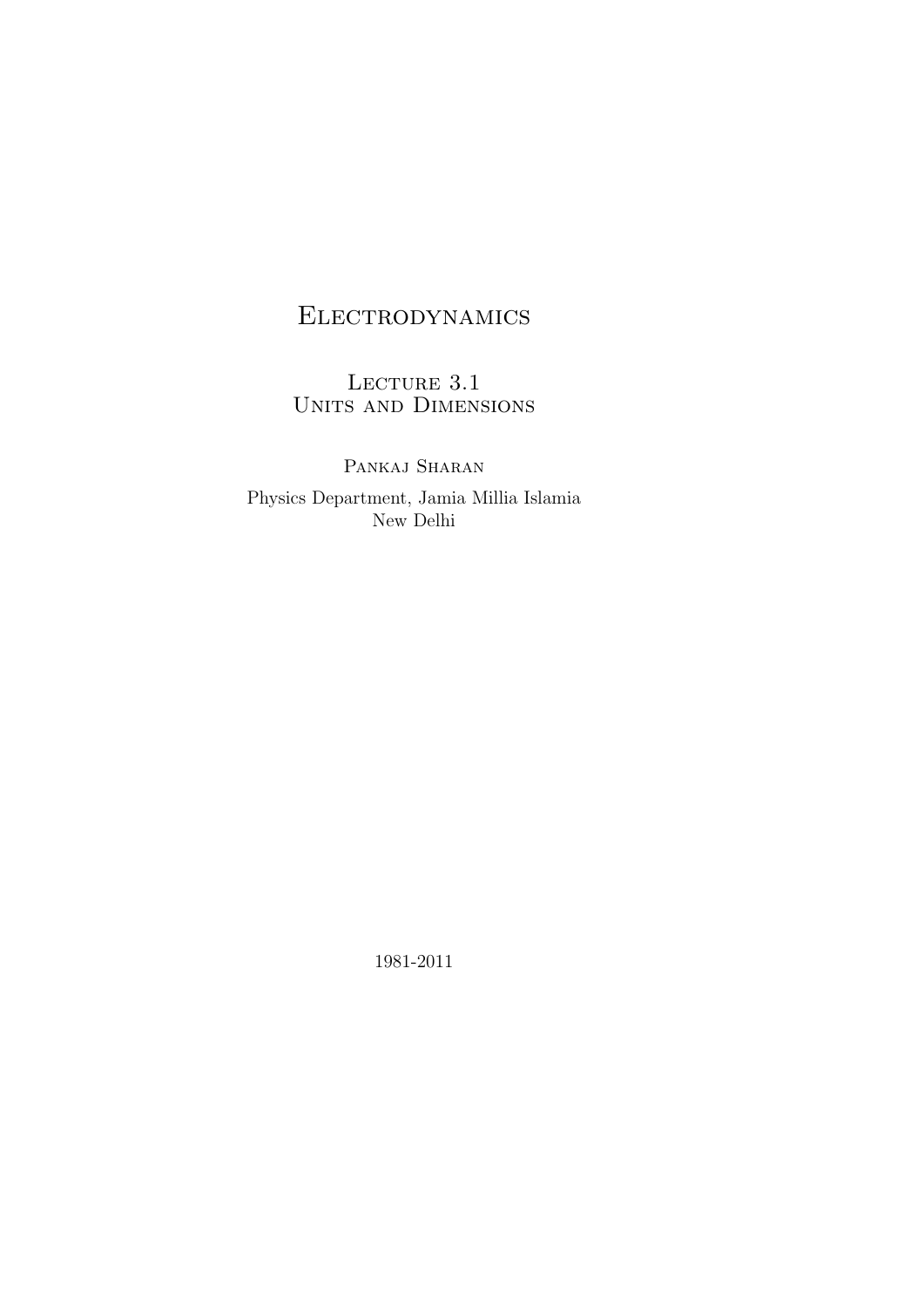# Lecture 3.1 : Units and Dimensions

# § 1

### The SI system of units

You already know about the mechanical units of kilogram, meter and second representing the dimensions of mass  $M$ , length  $L$  and time  $T$ . In terms of these units the unit of energy is a **joule**, unit of force is a **newton** and so on.

It is traditional in physics to name units after great physicists who contributed to knowledge closest to the area where that unit is employed. As unit names these are written without the capital letter, with no disrespect intended to the great men. And women. (What and how much is one curie?)

Electromagnetic fields require an additional dimension.

## $\S 2$

#### Charge and Current

The natural choice for the additional dimension should be charge because the study of electromagnetic phenomena started with charge . However the fundamental electromagnetic quantity in the SI system is taken to be the electric current. Electric current  $i$  is defined as the flow of charge per unit time in a conducting wire. The unit of current is called an ampere equal to one coulomb per second where a coulomb is the unit of charge. The physical dimension of current will be denoted by [current]. (In general, the dimension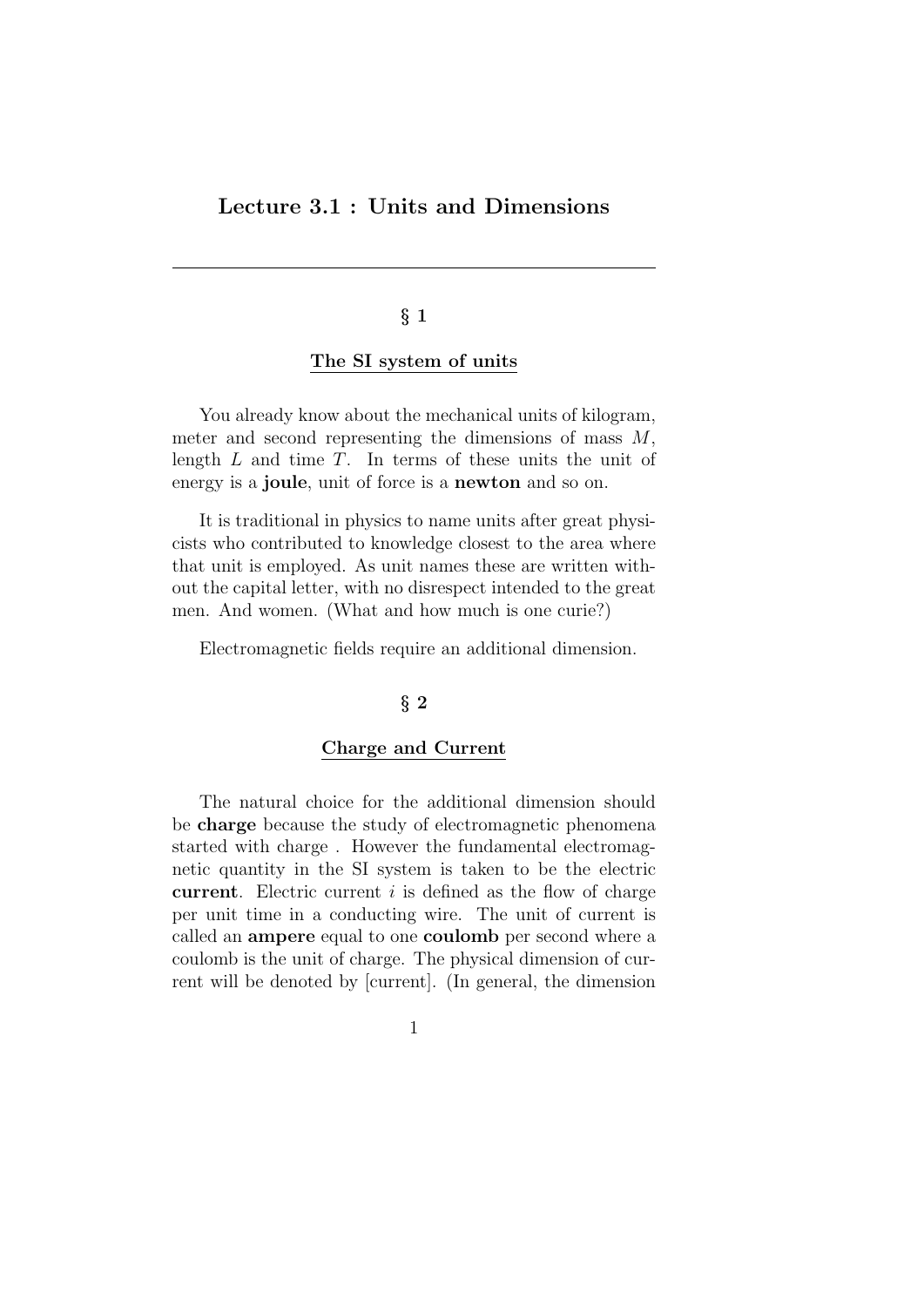of a quantity will be represented by that quantity enclosed by square brackets. We will be a little sloppy and use the same symbol for the units of the quantity as well.)

The unit of charge, **coulomb** has dimensions  $[charge] =$ [current]×[time].

It is a fact of nature, and it is something we do not fully understand, that the electric charge is always found to be a multiple of some fundamental natural unit of charge. This unit is taken by convention to be the charge of the electron. In this convention a coulomb is such that the electron charge is  $-1.6 \times 10^{-19}$  coulombs.

(Add comments on fractional quark charges, Dirac charge quantization condition and running coupling constant in quantum electrodynamics.)

### § 3

#### Electric Field E and Displacement D

Electric field E is the force per unit charge and has dimensions

$$
[\mathbf{E}] = \frac{[\text{force}]}{[\text{charge}]} = \frac{\text{newton}}{\text{ampere} \times \text{second}} \tag{1}
$$

Another electrical unit is volt. A charge q gains energy  $qE dx$ under the electric field of magnitude  $E$  when it moves a distance  $dx$  in the same direction as the field. The energy  $Edx$ gained per unit charge is called electric potential, and it is measured in a unit **volt**. Therefore, a useful unit for  $E$  is

$$
[\mathbf{E}] = \frac{\text{volt}}{\text{meter}} \tag{2}
$$

$$
2 \\
$$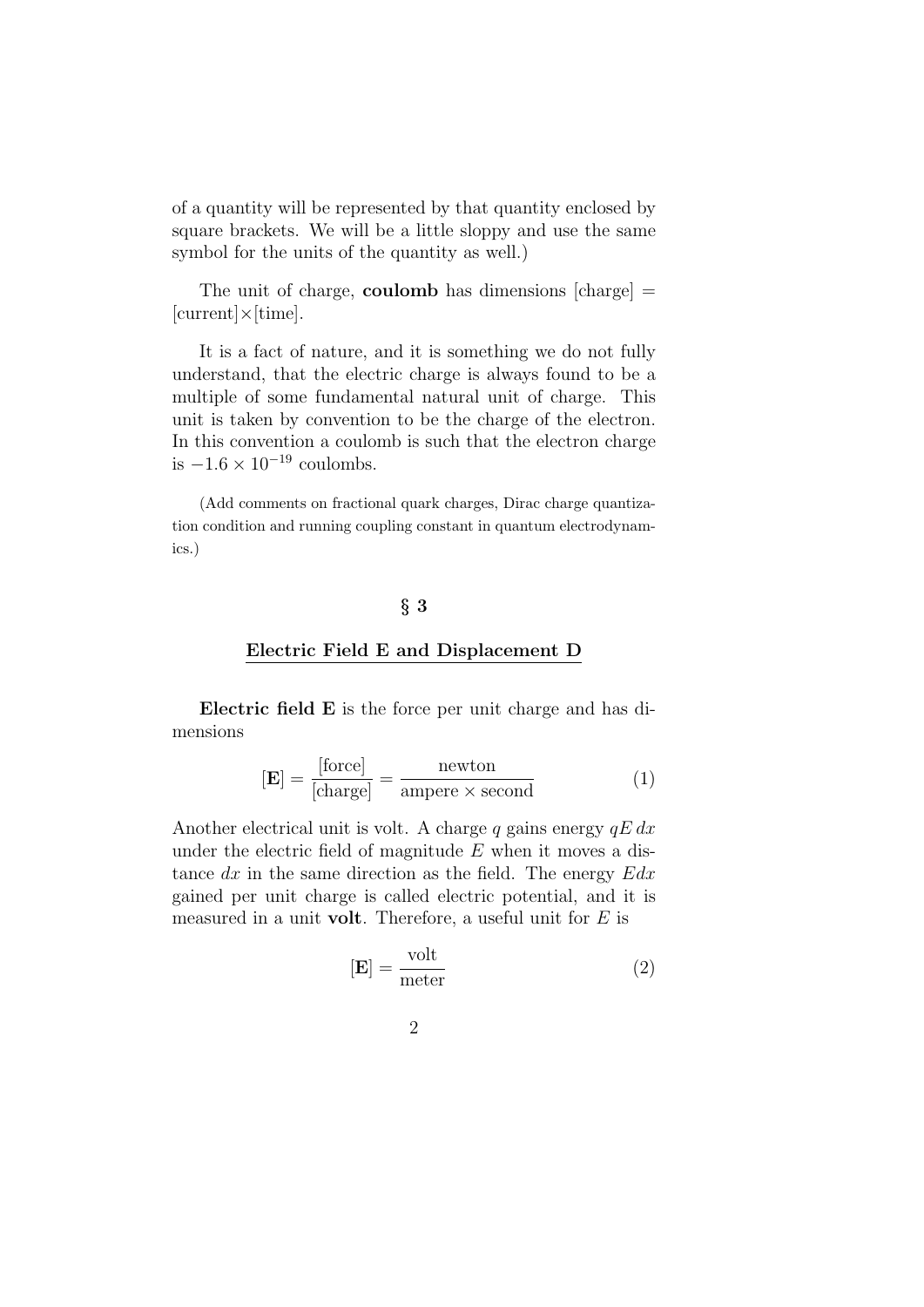There is a quantity **D** which represents the influence or excitation that an electric field has on matter. Maxwell called it dielectric displacement and the name refers to the polarization or separation of positive and negative charges of neutral matter under the influence of E. The atomic nature of matter was still unclear in the second half of the nineteenth century. The free charges were supposed to cause the electric fields E which in turn caused the displacement D. The relation was given by the Gauss' law

$$
\int_V \mathbf{D} \cdot \mathbf{n} \, da = \text{sum of free charges inside } V
$$

This determines

$$
[\mathbf{D}] = \frac{[\text{charge}]}{[\text{area}]} = \frac{\text{coulomb}}{\text{meter}^2}
$$
 (3)

This is a quantity very different from E. But it was found that the two are proportional to each other in most situations  $D = \epsilon E$ . When there is no matter but only free charges, the constant  $\epsilon$  takes the value  $\epsilon_0$ , called the **permittivity of** empty space

$$
\mathbf{D} = \epsilon_0 \mathbf{E}.\tag{4}
$$

It which has the dimensions

$$
[\epsilon_0] = \frac{[\mathbf{D}]}{[\mathbf{E}]} = \frac{\text{coulomb}}{\text{meter}^2} \times \frac{\text{meter}}{\text{volt}} = \frac{\text{farad}}{\text{meter}} \tag{5}
$$

Here we use the equation  $Q = CV$  relating the voltage and charge of a capacitor and employ farad (equal to one coulomb per volt) as the unit of capacity. The numerical value of  $\epsilon_0$  is given by the relation

$$
\epsilon_0 = \frac{10^7}{4\pi \times 9 \times 10^{16}} \approx 8.846 \times 10^{-12} \frac{\text{farad}}{\text{meter}} \tag{6}
$$

$$
3 \\
$$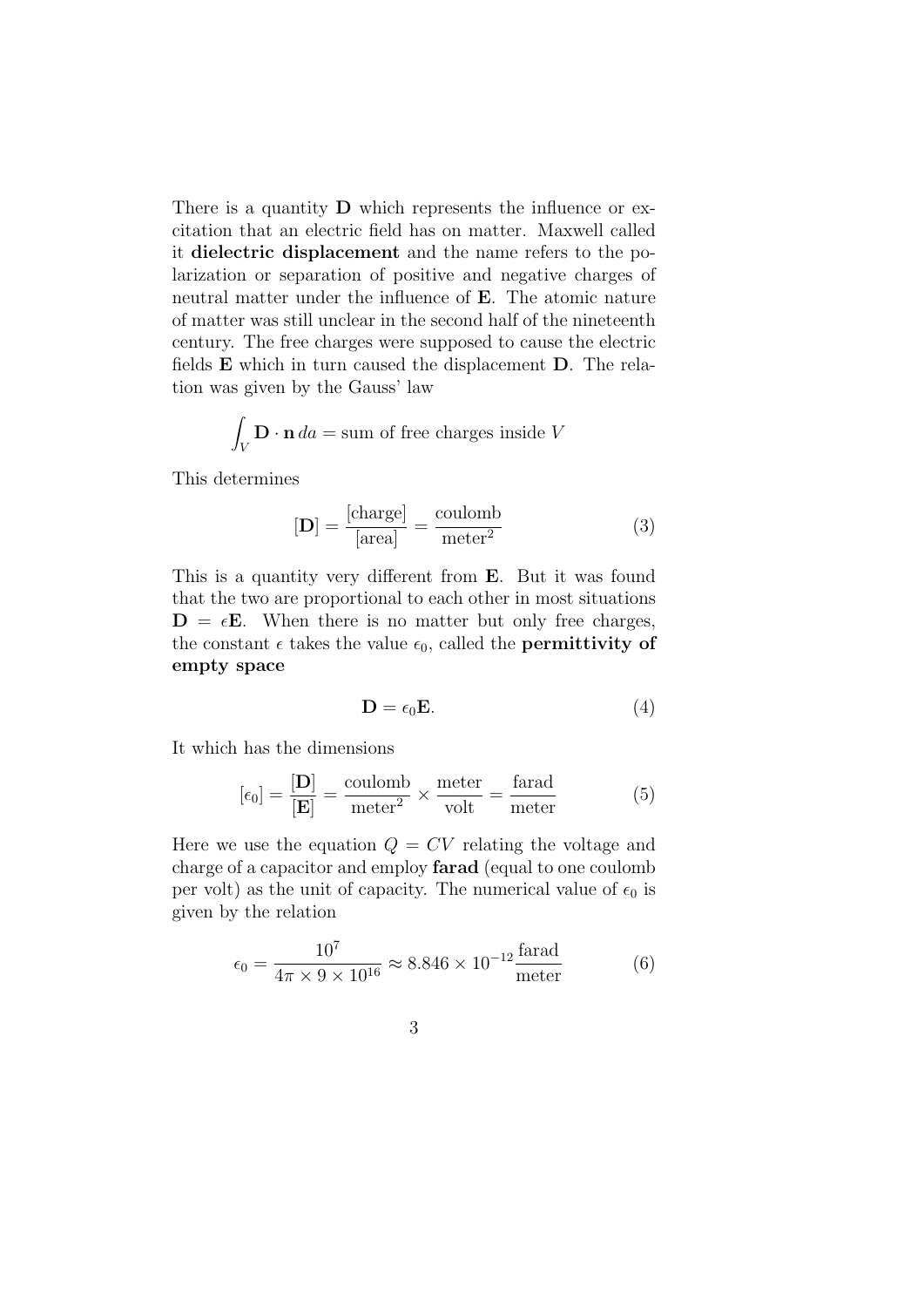#### The Electromagnetic Constant c

There is another constant  $c$  of electromagnetic theory which has dimensions of velocity. Before the SI system of units was standardized, there were two principal systems - the so-called electrostatic units or esu and electromagnetic units or emu. In order to avoid a new dimension for electromagnetic quantities, it was decided to call an electrostatic unit of charge as that charge which repels by unit force an equal amount of charge at a unit distance by Coulomb's law.

$$
[\text{force}] = \frac{[\text{charge}]^2}{[\text{distance}]^2} \tag{7}
$$

This gives the dimensions of esu of charge in terms of mechanical dimensions

$$
[charge]_{\text{esu}} = \sqrt{[\text{force}]}[\text{distance}] \tag{8}
$$

On the other hand the electromagnetic definition depends on Ampere's law about attraction between current carrying wires. Recall that the force between two parallel 'current elements' at the ends of a line perpendicular to them is proportional to the product  $(i_1dl_1)(i_2dl_2)$  and inversely proportional to square of distance between them. An emu of current is then the amount of current  $i$  which produces a force equal to  $(dl)^2$  when equal and parallel current elements *idl* are kept a unit distance apart. Then

$$
[\text{force}] = \frac{[\text{current}]_{\text{emu}}^2[\text{distance}]^2}{[\text{distance}]^2} = [\text{current}]_{\text{emu}}^2 \tag{9}
$$

Therefore,

$$
[current]_{\text{emu}} = \sqrt{\text{[force]}}
$$
 (10)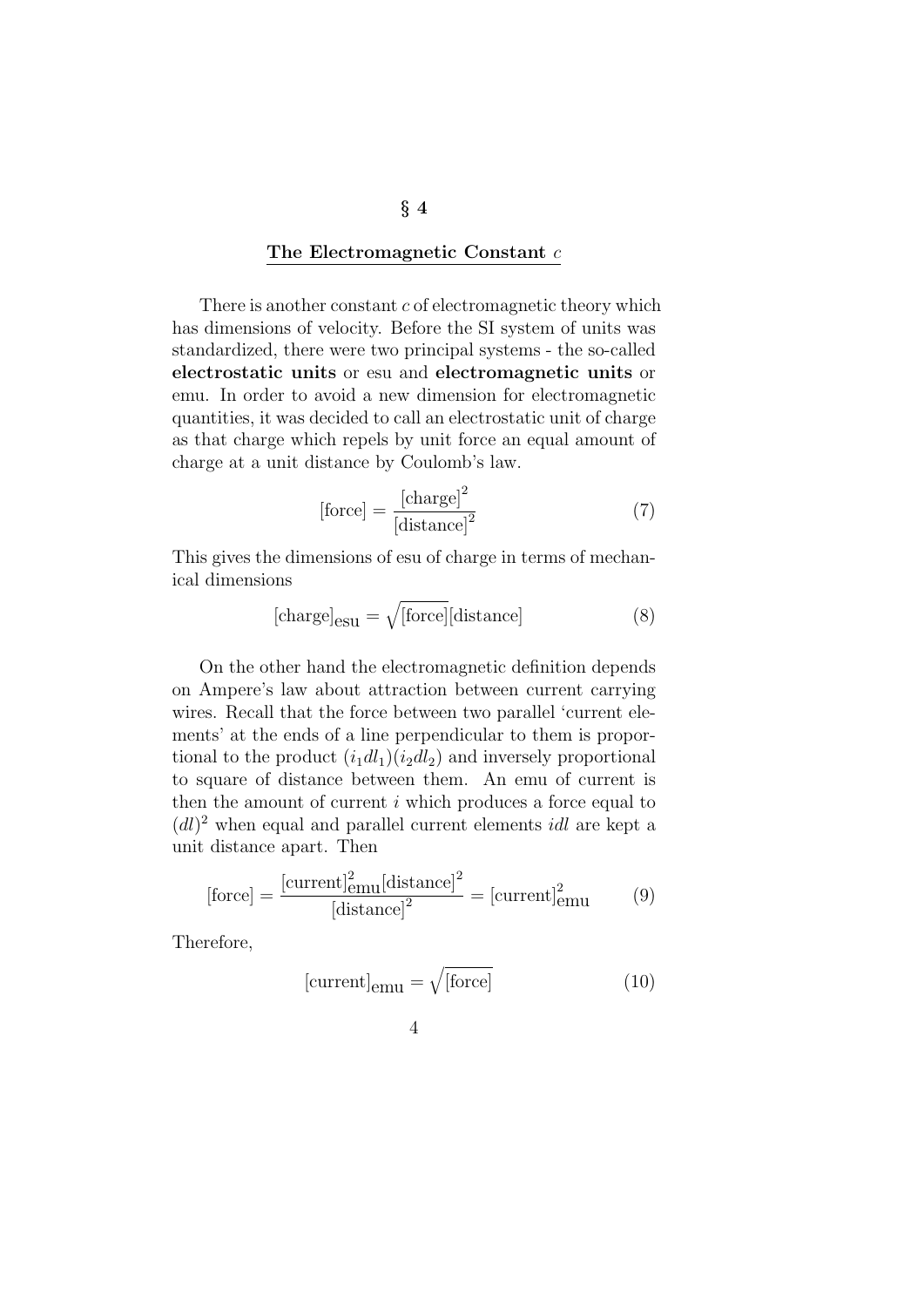An emu of charge then, is defined as the charge which passes through a wire with one emu of current in one second. It has the dimension

$$
[charge]_{\text{emu}} = \sqrt{[\text{force}][\text{time}]} \tag{11}
$$

There is no reason for an esu of charge to match with an emu of charge. These quantities do not even have the same dimension! Actually, dimension-wise

$$
\frac{\text{[charge]_{\text{esu}}}}{\text{[charge]_{\text{emu}}}} = \text{[velocity]} \tag{12}
$$

which means that whenever charge is expressed in electrostatic units, we can convert it into electromagnetic units of charge by multiplying by a constant of the dimension of velocity.

This constant was called c and it was measured rather carefully by Weber and Kohlrausch in 1856. Their result was  $c = 3.1 \times 10^{10}$  cm/sec. The extreme closeness of c to speed of light in vacuum made Kirchoff suggest a theory where the speed of propagation of waves of electric disturbances in a perfect conductor was equal to this constant c. Five years later in 1861 Maxwell gave his theory of propagation of electromagnetic waves, and it was recognized that light must be the same phenomenon. Electromagnetic waves were produced in the laboratory by Heinrich Hertz around 1888 and the measured speed agreed with the speed of light. Note, incidentally, that c is a large number (in usual units). Therefore the emu of charge must be a very large unit compared to esu of charge. Roughly speaking, magnetic effects are weaker by a factor of c compared to electric effects.

The the speed of light in vacuum in recent measurements is :

$$
c = 2.997924590(8) \times 10^8 \frac{\text{meter}}{\text{second}}
$$
 (13)

$$
5\,
$$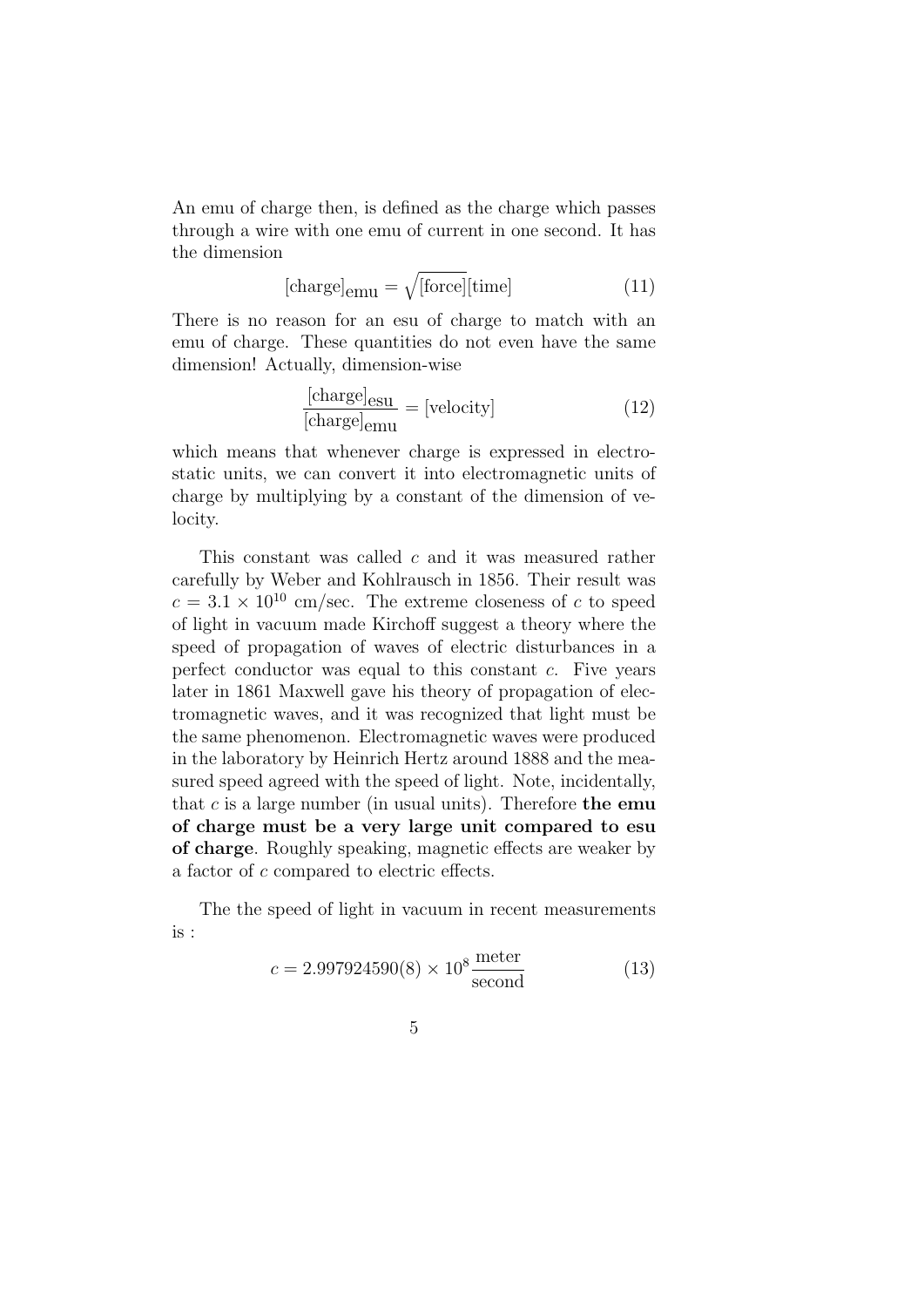#### Magnetic Induction B and Magnetic Intensity H

Let us come to the units of magnetic type. Magnetic fields were discovered through natural magnets, and it was found to that they always occurred as magnetic moments or magnetic dipoles. The force between these magnetic dipoles was similar to the force between electric dipoles, and could be derived by assuming a similar inverse square law between poles. If we call by magnetic pole-strength the quantity analogous to the electric charge, then the natural quantity to define is a magnetic field (similar to the electric field)

$$
[\mathbf{B}] = \text{``the magnetic field''} = \frac{\text{[force]}}{\text{[pole strength]}} \tag{14}
$$

Unfortunately, due to historical confusions and careless nomenclature, the currently used word for B, the rightful owner of the name magnetic field, is magnetic induction.

Adding insult to injury, there is a totally different quantity H which is given the name magnetic field intensity. We shall come to that shortly.

It was discovered by Ampere that a small closed wire loop of area A and with current i behaves exactly as if it was a magnet of dipole magnitude  $iA$ . This fact can be used to relate the quantity pole-strength to current :

$$
[iA] = \text{ampere} \times \text{meter}^2 = [\text{pole strength}] \times \text{meter} \qquad (15)
$$

6

or

$$
[pole strength] = ampere \times meter \tag{16}
$$

Thus the unit of B turns out to be

$$
[\mathbf{B}] = \frac{\text{newton}}{\text{ampere} \times \text{meter}} \tag{17}
$$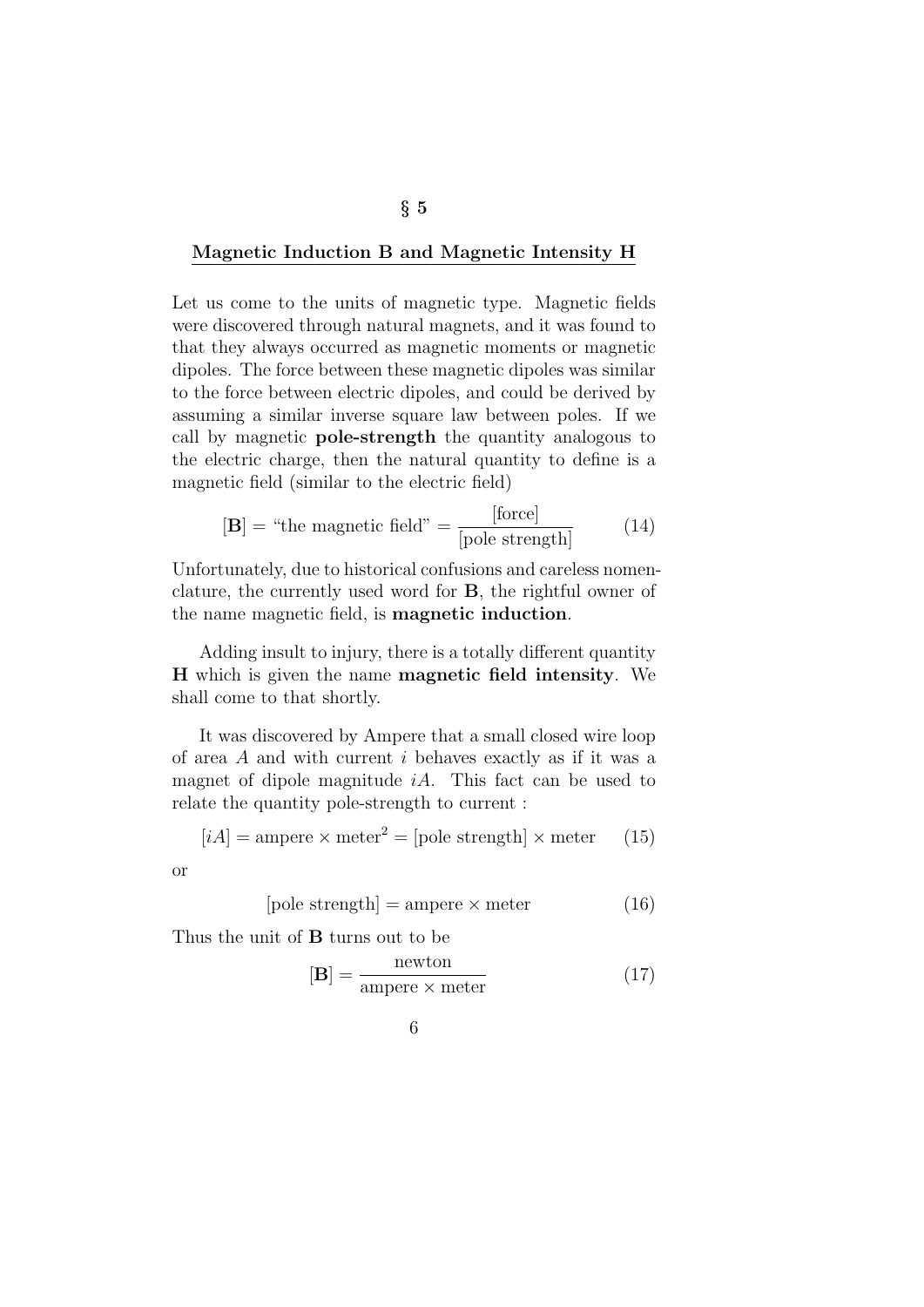Notice the relation between dimensions of E and B :

$$
[\mathbf{B}] = \frac{[\text{force}]}{[\text{charge/time}][\text{length}]} = \frac{[\mathbf{E}]}{[\text{velocity}]}
$$
(18)

The unit of magnetic induction is tesla. Sometimes an older, smaller, unit called **gauss** is also used. One tesla is equal to  $10^4$  gauss.

The electric displacement D includes a term the effects of electric polarization which is measured by electric dipole moment per unit volume with the dimensions [charge][length]/[volume] or [charge]/[area].

Similarly, there is a quantity  $H$  called the the **magnetic** field intensity. H represents the magnetic excitation in a material due to magnetic induction B. It includes magnetic polarization which has the dimensions of magnetic moment per unit volume or (what is the same thing), [polestrength]/[area] in complete analogy to the electric case. Thus,

$$
[\mathbf{H}] = \frac{[\text{pole-strength}]}{[\text{area}]} = \frac{\text{ampere}}{\text{meter}} \tag{19}
$$

Just as  $D$  and  $E$  are related linearly, so are  $H$  and  $B$  are related linearly for fields not too strong. But the proportionality constant  $\mu$  is written not as  $H = \mu B$  as one would expect because **H** is dependent on **B** but as  $B = \mu H$  ("which is illogical" grumbled the great physicist Arnold Sommerfeld.)

Be that as it may, the constant  $\mu$  when there is no magnetic matter around, is written  $\mu_0$  which is called the **magnetic** permeability of empty space. It has the dimensions

$$
[\mu_0] = \frac{[\mathbf{B}]}{[\mathbf{H}]} = \frac{\text{newton}}{\text{ampere}^2}
$$
 (20)

"There is one more horrible thing.", R. P. Feynman says. When magnetic materials *are* present, (and  $\mu$  is different form

$$
7\,
$$